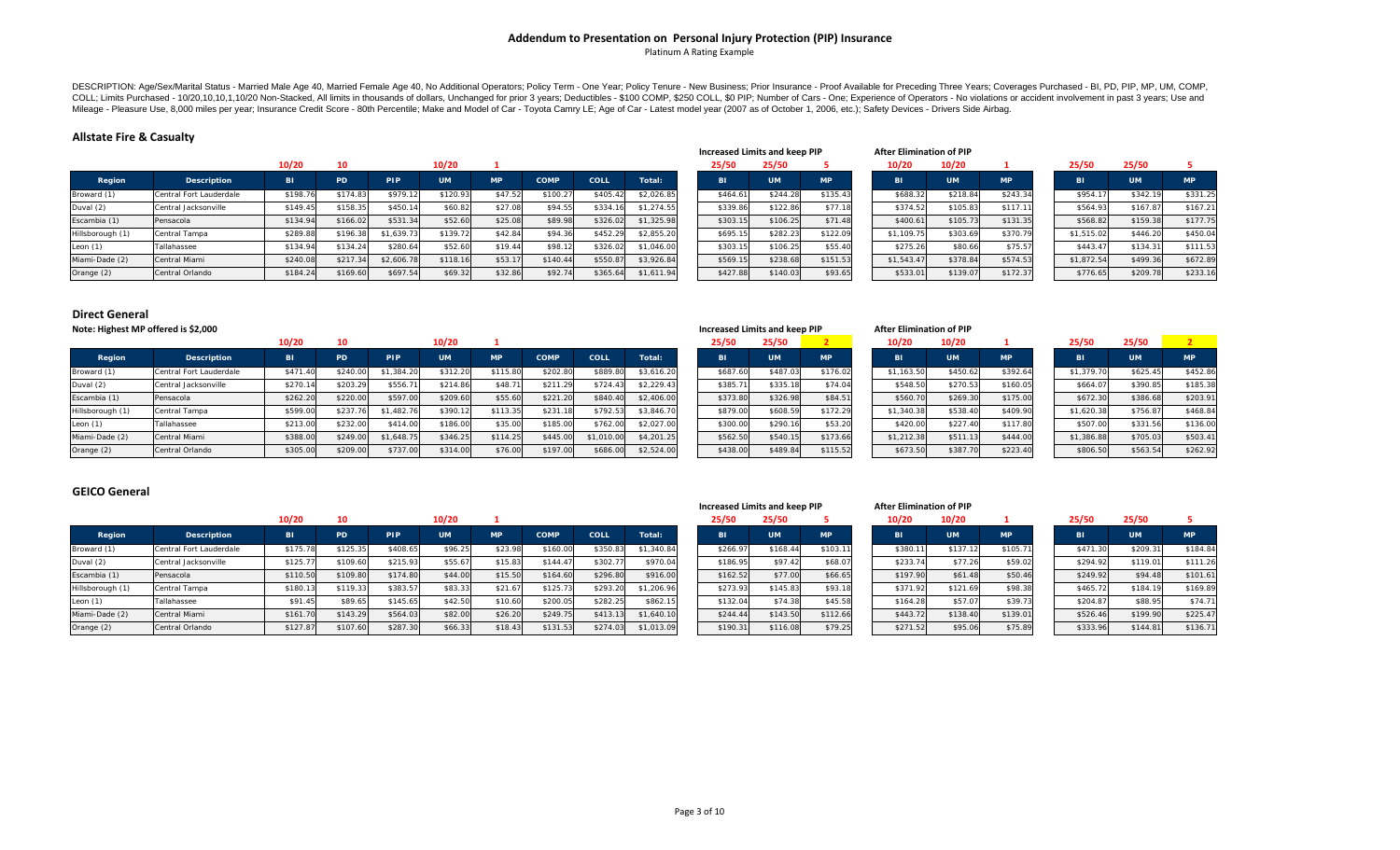# **Addendum to Presentation on Personal Injury Protection (PIP) Insurance** Platinum A Rating Example

# **Progressive American**

|                  |                         |           |          |            |           |           |             |          |            | $11121$ cased Emmes and Reep . II |           |           | ARS LIBRARY CONTRACTOR |           |          |  |            |           |           |
|------------------|-------------------------|-----------|----------|------------|-----------|-----------|-------------|----------|------------|-----------------------------------|-----------|-----------|------------------------|-----------|----------|--|------------|-----------|-----------|
|                  |                         | 10/20     | 10       |            | 10/20     |           |             |          |            | 25/50                             | 25/50     |           | 10/20                  | 10/20     |          |  | 25/50      | 25/50     |           |
| Region           | <b>Description</b>      | <b>BI</b> | PD.      | PIP        | <b>UM</b> | <b>MP</b> | <b>COMP</b> | COLL     | Total:     |                                   | <b>UM</b> | <b>MP</b> | BI                     | <b>UM</b> | MP.      |  | <b>BI</b>  | <b>UM</b> | <b>MP</b> |
| Broward (1)      | Central Fort Lauderdale | \$433.00  | \$354.00 | \$869.00   | \$301.00  | \$132.00  | \$168.00    | \$764.00 | \$3,021.00 | \$615.60                          | \$469.56  | \$232.32  | \$867.50               | \$387.90  | \$305.80 |  | \$1,050.10 | \$556.46  | \$406.12  |
| Duval (2)        | Central Jacksonville    | \$311.00  | \$299.00 | \$467.00   | \$224.00  | \$73.0    | \$119.00    | \$654.00 | \$2,147.00 | \$439.92                          | \$349.44  | \$128.48  | \$544.50               | \$270.70  | \$166.40 |  | \$673.42   | \$396.14  | \$221.88  |
| Escambia (1)     | Pensacola               | \$227.00  | \$285.00 | \$382.00   | \$165.00  | \$60.0    | \$133.00    | \$642.00 | \$1,894.00 | \$318.96                          | \$257.40  | \$105.60  | \$418.00               | \$203.20  | \$136.40 |  | \$509.96   | \$295.60  | \$182.00  |
| Hillsborough (1) | Central Tampa           | \$514.00  | \$348.00 | \$1,141.00 | \$348.00  | \$160.0   | \$130.00    | \$767.00 | \$3,408.00 | \$732.24                          | \$542.88  | \$281.60  | \$1,084.50             | \$462.10  | \$388.20 |  | \$1,302.74 | \$656.98  | \$509.80  |
| Leon $(1)$       | Tallahassee             | \$204.00  | \$283.00 | \$282.00   | \$169.00  | \$45.00   | \$94.00     | \$628.00 | \$1,705.00 | \$285.8                           | \$263.64  | \$79.20   | \$345.00               | \$197.20  | \$101.40 |  | \$426.84   | \$291.84  | \$135.60  |
| Miami-Dade (2)   | Central Miami           | \$423.00  | \$356.00 | \$1,354.00 | \$322.00  | \$183.00  | \$328.00    | \$906.00 | \$3,872.00 | \$601.20                          | \$502.32  | \$322.08  | \$1,100.00             | \$457.40  | \$453.80 |  | \$1,278.20 | \$637.72  | \$592.88  |
| Orange (2)       | Central Orlando         | \$345.00  | \$298.00 | \$689.00   | \$226.00  | \$103.00  | \$102.00    | \$626.00 | \$2,389.00 | \$488.88                          | \$352.56  | \$181.28  | \$689.50               | \$294.90  | \$240.80 |  | \$833.38   | \$421.46  | \$319.08  |

| <b>Increased Limits and keep PIP</b> |           |           |  |  |  |  |  |  |  |  |  |
|--------------------------------------|-----------|-----------|--|--|--|--|--|--|--|--|--|
| 25/50                                | 25/50     | 5         |  |  |  |  |  |  |  |  |  |
| BI                                   | <b>UM</b> | <b>MP</b> |  |  |  |  |  |  |  |  |  |
| \$615.60                             | \$469.56  | \$232.32  |  |  |  |  |  |  |  |  |  |
| \$439.92                             | \$349.44  | \$128.48  |  |  |  |  |  |  |  |  |  |
| \$318.96                             | \$257.40  | \$105.60  |  |  |  |  |  |  |  |  |  |
| \$732.24                             | \$542.88  | \$281.60  |  |  |  |  |  |  |  |  |  |
| \$285.84                             | \$263.64  | \$79.20   |  |  |  |  |  |  |  |  |  |
| \$601.20                             | \$502.32  | \$322.08  |  |  |  |  |  |  |  |  |  |
| \$488.88                             | \$352.56  | \$181.28  |  |  |  |  |  |  |  |  |  |

| <b>After Elimination of PIP</b> |           |           |  |            |           |  |  |  |  |  |
|---------------------------------|-----------|-----------|--|------------|-----------|--|--|--|--|--|
| 10/20                           | 10/20     | 1         |  | 25/50      | 25/50     |  |  |  |  |  |
| BI                              | <b>UM</b> | <b>MP</b> |  | BI         | <b>UM</b> |  |  |  |  |  |
| \$867.50                        | \$387.90  | \$305.80  |  | \$1,050.10 | \$556.46  |  |  |  |  |  |
| \$544.50                        | \$270.70  | \$166.40  |  | \$673.42   | \$396.14  |  |  |  |  |  |
| \$418.00                        | \$203.20  | \$136.40  |  | \$509.96   | \$295.60  |  |  |  |  |  |
| \$1,084.50                      | \$462.10  | \$388.20  |  | \$1,302.74 | \$656.98  |  |  |  |  |  |
| \$345.00                        | \$197.20  | \$101.40  |  | \$426.84   | \$291.84  |  |  |  |  |  |
| \$1,100.00                      | \$457.40  | \$453.80  |  | \$1,278.20 | \$637.72  |  |  |  |  |  |
| \$689.50                        | \$294.90  | \$240.80  |  | \$833.38   | \$421.46  |  |  |  |  |  |

|                  |                         |          |           |            |           |           |             |          |            | increased Limits and keep PiP |           |           |           | After Elimination of PiP |           |           |          |           |           |
|------------------|-------------------------|----------|-----------|------------|-----------|-----------|-------------|----------|------------|-------------------------------|-----------|-----------|-----------|--------------------------|-----------|-----------|----------|-----------|-----------|
|                  |                         | 10/20    |           |            | 10/20     | 1,000     |             |          |            | 25/50                         | 25/50     |           | 10/20     | 10/20                    |           | 25/50     |          | 25/50     |           |
| Region           | <b>Description</b>      | LBI .    | <b>PD</b> | PIP        | <b>UM</b> | <b>MP</b> | <b>COMP</b> | COLL     | Total:     |                               | <b>UM</b> | <b>MP</b> | <b>BI</b> | <b>UM</b>                | <b>MP</b> | <b>BI</b> |          | <b>UM</b> | <b>MP</b> |
| Broward (1)      | Central Fort Lauderdale | \$303.45 | \$136.33  | \$565.34   | \$96.31   | \$29.76   | \$139.75    | \$330.3  | \$1,601.26 | \$386.70                      | \$141.63  | \$58.81   | \$586.12  | \$152.84                 | \$142.83  |           | \$669.37 | \$198.1   | \$171.88  |
| Duval (2)        | Central Jacksonville    | \$244.19 | \$109.71  | \$275.82   | \$64.60   | \$19.22   | \$133.24    | \$309.   | \$1,156.56 | \$309.1                       | \$95.00   | \$36.38   | \$382.10  | \$92.18                  | \$74.38   |           | \$447.1  | \$122.58  | \$91.55   |
| Escambia (1)     | Pensacola               | \$196.77 | \$88.4    | \$239.04   | \$68.18   | \$18.16   | \$141.30    | \$277.68 | \$1,029.54 | \$247.1                       | \$100.26  | \$34.13   | \$316.29  | \$92.08                  | \$65.97   |           | \$366.6  | \$124.1   | \$81.94   |
| Hillsborough (1) | Central Tampa           | \$368.93 | \$165.75  | \$840.46   | \$85.34   | \$31.24   | \$123.10    | \$307.6  | \$1,922.50 | \$472.35                      | \$125.50  | \$61.96   | \$789.16  | \$169.39                 | \$199.33  |           | \$892.5  | \$209.55  | \$230.05  |
| Leon $(1)$       | Tallahassee             | \$182.08 | \$81.80   | \$164.00   | \$53.72   | \$11.68   | \$119.60    | \$281.34 | \$894.22   | \$227.95                      | \$79.00   | \$20.34   | \$264.08  | \$70.12                  | \$44.48   |           | \$309.9  | \$95.40   | \$53.14   |
| Miami-Dade (2)   | Central Miami           | \$311.98 | \$140.1   | \$1,195.28 | \$87.56   | \$28.48   | \$222.82    | \$415.0  | \$2,401.36 | \$397.86                      | \$128.76  | \$56.09   | \$909.62  | \$207.09                 | \$267.54  |           | \$995.50 | \$248.29  | \$295.14  |
| Orange (2)       | Central Orlando         | \$256.09 | \$115.06  | \$476.57   | \$60.95   | \$25.10   | \$131.91    | \$281.22 | \$1,346.90 | \$324.76                      | \$89.63   | \$48.89   | \$494.38  | \$108.61                 | \$120.41  |           | \$563.05 | \$137.29  | \$144.21  |

| Increased Limits and keep PIP | <b>After Elimination of PIP</b> |  |
|-------------------------------|---------------------------------|--|

| 20    | 10/20     |           | 25/50    | 25/50     |  |
|-------|-----------|-----------|----------|-----------|--|
|       | <b>UM</b> | <b>MP</b> | BI       | <b>UM</b> |  |
| 86.12 | \$152.84  | \$142.83  | \$669.37 | \$198.17  |  |
| 82.10 | \$92.18   | \$74.38   | \$447.10 | \$122.58  |  |
| 16.29 | \$92.08   | \$65.97   | \$366.69 | \$124.17  |  |
| 89.16 | \$169.39  | \$199.33  | \$892.58 | \$209.55  |  |
| 64.08 | \$70.12   | \$44.48   | \$309.95 | \$95.40   |  |
| 09.62 | \$207.09  | \$267.54  | \$995.50 | \$248.29  |  |
| 94.38 | \$108.61  | \$120.41  | \$563.05 | \$137.29  |  |

| 565.97  | \$366.69 | \$124.17 |  |
|---------|----------|----------|--|
| 199.33  | \$892.58 | \$209.55 |  |
| \$44.48 | \$309.95 | \$95.40  |  |
| 267.54  | \$995.50 | \$248.29 |  |
| 120.41  | \$563.05 | \$137.29 |  |
|         |          |          |  |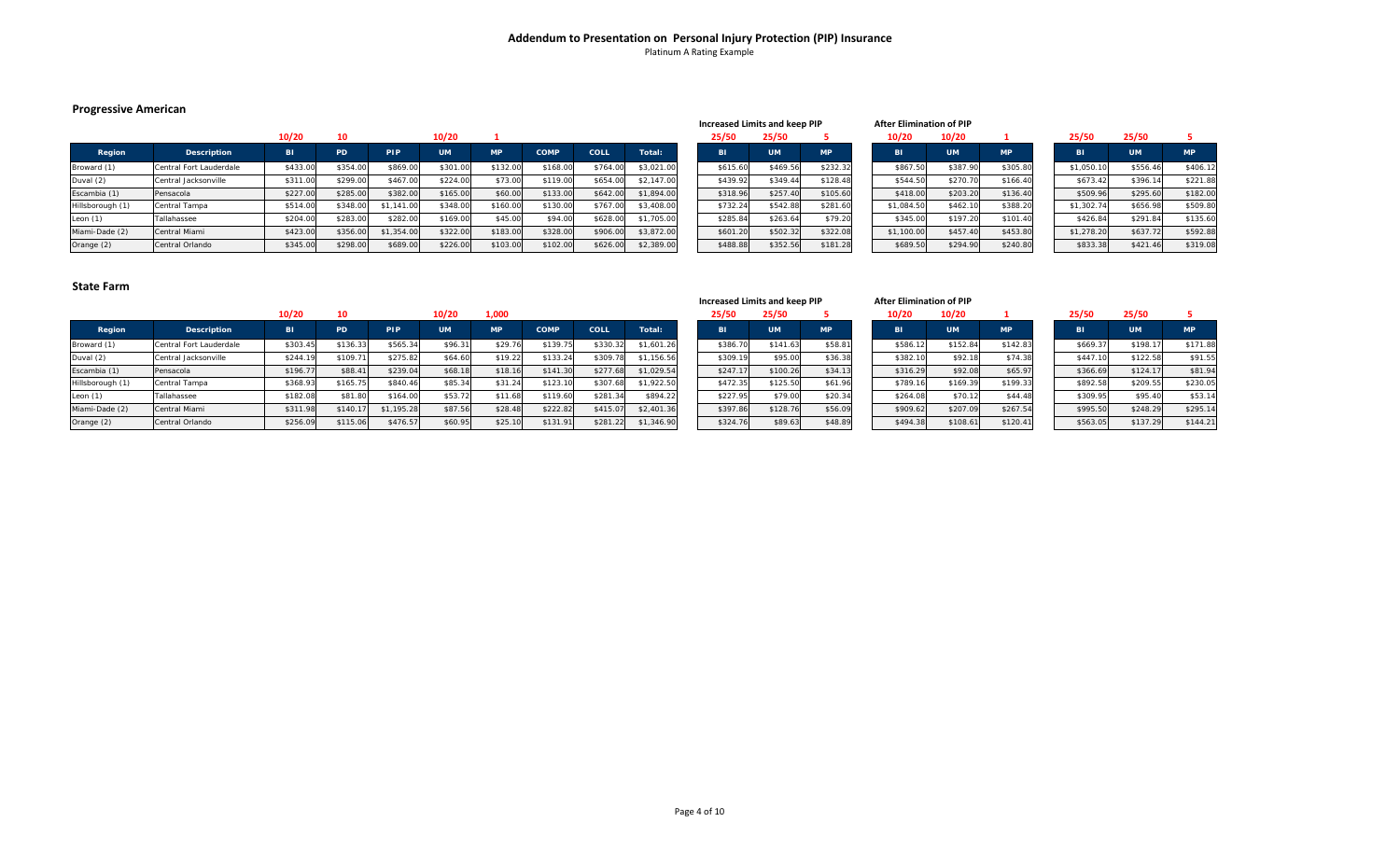# **Addendum to Presentation on Personal Injury Protection (PIP) Insurance** Platinum A Rating Example

#### **Allstate Fire & Casualty**

| <b>Impacts on Minimum Required Limits</b> |                       |                       |          |            |            |          |            |                 |         | <b>Impacts on Full Coverage</b>                |            |          |                                                 |                       |       |                                     |                             |          |
|-------------------------------------------|-----------------------|-----------------------|----------|------------|------------|----------|------------|-----------------|---------|------------------------------------------------|------------|----------|-------------------------------------------------|-----------------------|-------|-------------------------------------|-----------------------------|----------|
|                                           | /10                   | 10/20/10              |          |            | 25/50/10   |          | 10         | 25/50/10/5      |         | 10/20/10/1                                     | 10/20/10/1 |          |                                                 | 10/20/10/1 25/50/10/5 |       |                                     | 25/50/10/5 25/50/10/5       |          |
| <b>Description</b>                        | PIP/PD                | BI/PD                 | Change   | PIP/PD     | BI/PD      | Change   | PIP/PD     | BI/PD/MP Change |         | Full Cov (Incl   Full Cov (No   Change<br>PIP) | PIP)       |          | Full Cov Full Cov (No Change<br>$(Incl$ PIP $)$ | PIP)                  |       | <b>Full Cov</b><br>$($ Incl PIP $)$ | Full Cov (No Change<br>PIP) |          |
| Central Fort Lauderdale                   | \$1.153.95            | \$863.15              | $-25.2%$ | \$1.153.95 | \$1.129.00 | $-2.2%$  | \$1.153.95 | \$1,460.25      | 26.5%   | \$2,026.85                                     | \$1,831.03 | $-9.7%$  | \$2,026.85                                      | \$2,308.14            | 13.9% | \$2,503.96                          | \$2,308.14                  | $-7.8%$  |
| Central Jacksonville                      | \$608.49              | \$532.87              | $-12.4%$ | \$608.49   | \$723.28   | 18.9%    | \$608.49   | \$890.49        | 46.3%   | \$1,274.55                                     | \$1,184.52 | $-7.1%$  | \$1,274.55                                      | \$1.487.07            | 16.7% | \$1,577.10                          | \$1,487.07                  | $-5.7%$  |
| Pensacola                                 | \$697.36              | \$566.63              | $-18.7%$ | \$697.36   | \$734.84   | 5.4%     | \$697.36   | \$912.59        | 30.9%   | \$1,325.98                                     | \$1,219.71 | $-8.0%$  | \$1,325.98                                      | \$1.487.97            | 12.2% | \$1,594.24                          | \$1,487.97                  | $-6.7%$  |
| Central Tampa                             |                       | \$1,836.11 \$1,306.13 | $-28.9%$ | \$1,836.11 | \$1.711.40 | $-6.8%$  | \$1.836.11 | \$2.161.43      | 17.7%   | \$2,855.20                                     | \$2.527.25 | -11.5%   | \$2,855.20                                      | \$3.154.28            | 10.5% | \$3.482.23                          | \$3,154.28                  | $-9.4%$  |
| Tallahassee                               | \$414.88              | \$409.50              | $-1.3%$  | \$414.88   | \$577.71   | 39.2%    | \$414.88   | \$689.24        | 66.1%   | \$1,046.00                                     | \$989.87   | $-5.4%$  | \$1.046.00                                      | \$1.247.69            | 19.3% | \$1,303.82                          | \$1,247.69                  | $-4.3%$  |
| Central Miami                             | \$2,824.12 \$1,760.81 |                       | -37.7%   | \$2,824.12 | \$2,089.88 | $-26.0%$ | \$2.824.12 | \$2.762.77      | $-2.2%$ | \$3,926.84                                     | \$3,405.48 | $-13.3%$ | \$3,926.84                                      | \$3,953.43            | 0.7%  | \$4.474.79                          | \$3,953.43                  | $-11.7%$ |
| Central Orlando                           | \$867.14              | \$702.61              | $-19.0%$ | \$867.14   | \$946.25   | 9.1%     | \$867.14   | \$1,179.41      | 36.0%   | \$1.611.94                                     | \$1.472.43 | $-8.7%$  | \$1.611.94                                      | \$1.847.57            | 14.6% | \$1,987.08                          | \$1,847.57                  | $-7.0%$  |

#### **Direct General**

#### **Impacts on Minimum Required Limits Impacts on Full Coverage** 10 10/20/10 10/20/10 10/20/10 10/20/10 10/20/10 10/20/10/1 10/20/10/1 10/20/10/1 10/20/10/1 10/20/10/1 25/50/10/2 25/50/10/5 25/50/10/2<br>An el Change Burge Burge Burge Burge Burge Burge Burge Full Cov (Inci Full Cov (No cha Description PIP/PD BI/PD Change PIP/PD BI/PD Change PIP/PD BI/PD/MP Change Full Cov (Incl Full Cov (No Change Full Cov Full Cov (No Change Full Cov (No Change Full Cov (No Change Full Cov (No Change Full Cov (No Change Ful Central Fort Lauderdale° |\$1,624.20 \$1,403.50 -13.6% \$1,624.20 \$1,619.70 -0.3% \$1,624.20 \$2,072.56 27.6% \$3,616.20 \$3,339.36 -7.7% \$3,616.20 \$3,790.61 4.8% \$4,067.45 \$3,790.61 -6.8% Central Jacksonvillee | \$760.00 \$751.79 -1.1% \$760.00 \$867.36 14.1% \$760.00 \$1,052.74 38.5% \$2,229.43 \$2,229.43 \$2,229.43 \$2,279.31 \$2,490.65 \$2,379.31 4.5% Pensacola \$817.00 \$780.70 ‐4.4% \$817.00 \$892.30 9.2% \$817.00 \$1,096.21 34.2% \$2,406.00 \$2,286.60 ‐5.0% \$2,406.00 \$2,544.49 5.8% \$2,663.89 \$2,544.49 ‐4.5% Central Tampa \$1,720.52 \$1,578.14 ‐8.3% \$1,720.52 \$1,858.14 8.0% \$1,720.52 \$2,326.98 35.2% \$3,846.70 \$3,550.15 ‐7.7% \$3,846.70 \$4,107.56 6.8% \$4,404.11 \$4,107.56 ‐6.7% Tallahassee \$646.00 \$652.00 0.9% \$646.00 \$739.00 14.4% \$646.00 \$875.00 35.4% \$2,027.00 \$1,944.20 ‐4.1% \$2,027.00 \$2,153.56 6.2% \$2,236.36 \$2,153.56 ‐3.7% Central Miami \$1,897.75 \$1,461.38 ‐23.0% \$1,897.75 \$1,635.88 ‐13.8% \$1,897.75 \$2,139.29 12.7% \$4,201.25 \$3,871.50 ‐7.8% \$4,201.25 \$4,299.31 2.3% \$4,629.06 \$4,299.31 ‐7.1% Central Orlando° | \$946.00 \$882.50 -6.7% \$946.00 \$1,015.50 7.3% \$946.00 \$1,278.42 35.1% \$2,524.00 \$2,76.60 -5.8% \$2,524.00 \$2,724.96 8.0% \$2,872.36 \$2,724.96 -5.1%

#### **GEICO General**

| <b>Impacts on Minimum Required Limits</b> |  |  |  |  |
|-------------------------------------------|--|--|--|--|
|-------------------------------------------|--|--|--|--|

| Impacts on Minimum Required Limits |          |          |          |          |          |         |          |                 |       | <b>Impacts on Full Coverage</b>     |            |         |                                     |                             |       |                                     |                             |         |
|------------------------------------|----------|----------|----------|----------|----------|---------|----------|-----------------|-------|-------------------------------------|------------|---------|-------------------------------------|-----------------------------|-------|-------------------------------------|-----------------------------|---------|
|                                    | /10      | 10/20/10 |          | /10      | 25/50/10 |         |          | 25/50/10/5      |       | 10/20/10/1                          | 10/20/10/1 |         |                                     | 10/20/10/1 25/50/10/5       |       |                                     | 25/50/10/5 25/50/10/5       |         |
| <b>Description</b>                 | PIP/PD   | BI/PD    | Change   | PIP/PD   | BI/PD    | Change  | PIP/PD   | BI/PD/MP Change |       | Full Cov (Incl Full Cov (No<br>PIP) | PIP)       | Change  | <b>Full Cov</b><br>$($ Incl PIP $)$ | Full Cov (No Change<br>PIP) |       | <b>Full Cov</b><br>$($ Incl PIP $)$ | Full Cov (No Change<br>PIP) |         |
| Central Fort Lauderdale            | \$534.00 | \$505.46 | $-5.3%$  | \$534.0L | \$596.65 | 11.7%   | \$534.00 | \$781.49        | 46.3% | \$1,340.84                          | \$1,259.11 | $-6.1%$ | \$1,340.84                          | \$1,501.62                  | 12.0% | \$1,583.35                          | \$1,501.62                  | $-5.2%$ |
| Central Jacksonville               | \$325.53 | \$343.34 | 5.5%     | \$325.53 | \$404.52 | 24.3%   | \$325.53 | \$515.77        | 58.4% | \$970.04                            | \$926.85   | $-4.5%$ | \$970.04                            | \$1.082.02                  | 11.5% | \$1,125.21                          | \$1,082.02                  | $-3.8%$ |
| Pensacola                          | \$284.60 | \$307.70 | 8.1%     | \$284.60 | \$359.72 | 26.4%   | \$284.60 | \$461.33        | 62.1% | \$916.00                            | \$881.04   | $-3.8%$ | \$916.00                            | \$1.017.21                  | 11.0% | \$1.052.17                          | \$1,017.21                  | $-3.3%$ |
| Central Tampa                      | \$502.90 | \$491.25 | $-2.3%$  | \$502.90 | \$585.05 | 16.3%   | \$502.90 | \$754.94        | 50.1% | \$1,206.96                          | \$1,130.25 | $-6.4%$ | \$1,206.96                          | \$1.358.06                  | 12.5% | \$1.434.77                          | \$1,358.06                  | $-5.3%$ |
| Tallahassee                        | \$235.30 | \$253.93 | 7.9%     | \$235.30 | \$294.52 | 25.2%   | \$235.30 | \$369.23        | 56.9% | \$862.15                            | \$833.02   | $-3.4%$ | \$862.15                            | \$940.47                    | 9.1%  | \$969.60                            | \$940.47                    | $-3.0%$ |
| Central Miami                      | \$707.32 | \$587.01 | $-17.0%$ | \$707.32 | \$669.75 | $-5.3%$ | \$707.32 | \$895.21        | 26.6% | \$1,640.10                          | \$1,527.29 | $-6.9%$ | \$1.640.10                          | \$1,757.99                  | 7.2%  | \$1,870.80                          | \$1,757.99                  | $-6.0%$ |
| Central Orlando                    | \$394.90 | \$379.12 | $-4.0%$  | \$394.90 | \$441.56 | 11.8%   | \$394.90 | \$578.27        | 46.4% | \$1,013.09                          | \$955.63   | $-5.7%$ | \$1.013.09                          | \$1,128.64                  | 11.4% | \$1,186.10                          | \$1,128.64                  | $-4.8%$ |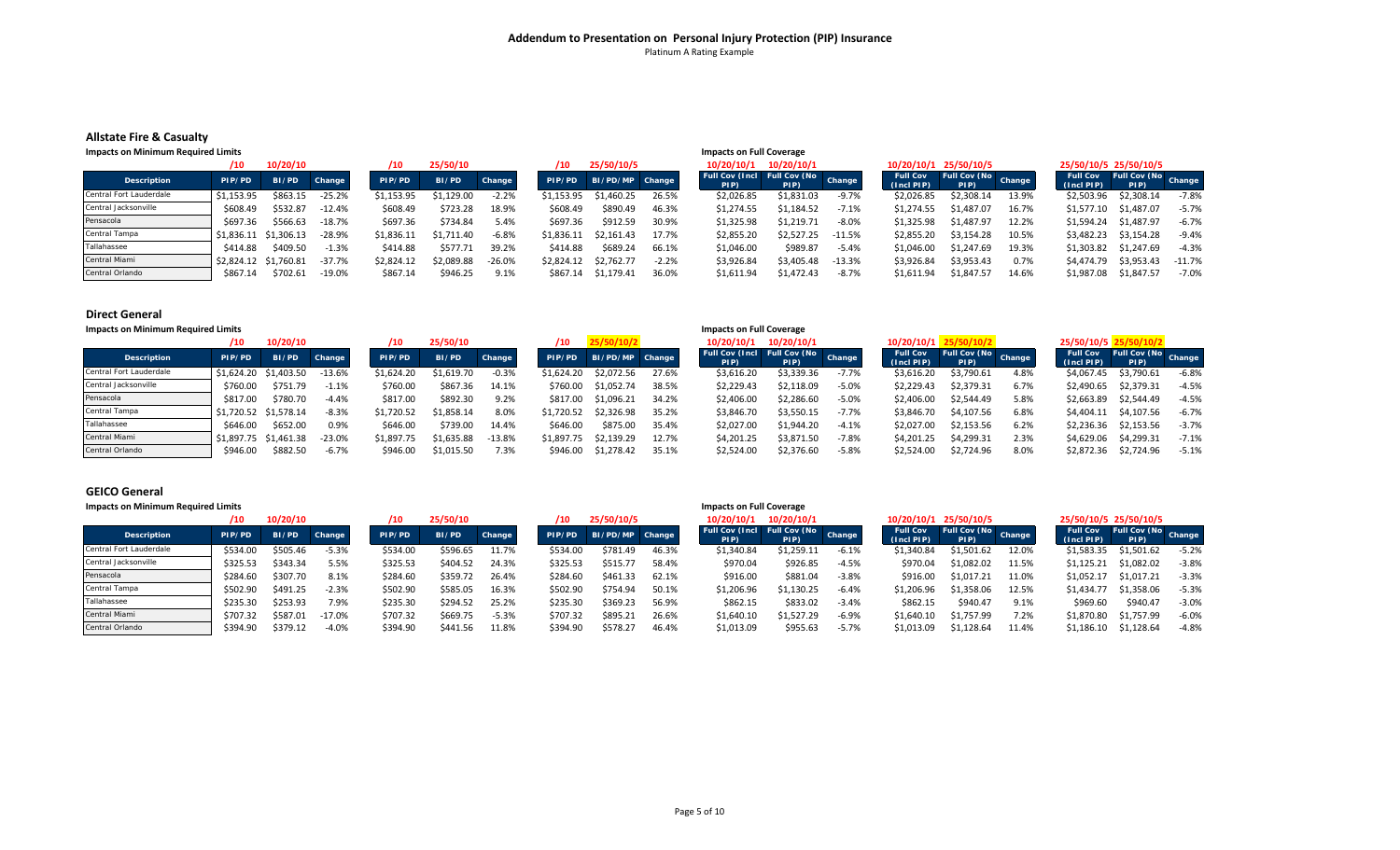#### **Progressive American**

| Impacts on Minimum Required Limits |            |                       |         |            |            |         |            |                 |       | <b>Impacts on Full Coverage</b>                |                       |         |            |                                      |       |                                       |                       |         |
|------------------------------------|------------|-----------------------|---------|------------|------------|---------|------------|-----------------|-------|------------------------------------------------|-----------------------|---------|------------|--------------------------------------|-------|---------------------------------------|-----------------------|---------|
|                                    | /10        | 10/20/10              |         | 10         | 25/50/10   |         | /10        | 25/50/10/5      |       |                                                | 10/20/10/1 10/20/10/1 |         |            | 10/20/10/1 25/50/10/5                |       |                                       | 25/50/10/5 25/50/10/5 |         |
| <b>Description</b>                 | PIP/PD     | BI/PD                 | Change  | PIP/PD     | BI/PD      | Change  | PIP/PD     | BI/PD/MP Change |       | Full Cov (Incl   Full Cov (No   Change<br>PIP) | PIP)                  |         | (1ncI PIP) | Full Cov Full Cov (No Change<br>PIP) |       | <b>Full Cov</b><br>$(1ncI PIP)$ $PIP$ | Full Cov (No Change   |         |
| Central Fort Lauderdale            | \$1.223.00 | \$1.221.50            | $-0.1%$ | \$1.223.00 | \$1.404.10 | 14.8%   | \$1.223.00 | \$1,810.22      | 48.0% | \$3,021.00                                     | \$2,847.20            | $-5.8%$ | \$3,021.00 | \$3,298.68                           | 9.2%  | \$3.472.48                            | \$3,298.68            | $-5.0%$ |
| Central Jacksonville               | \$766.00   | \$843.50              | 10.1%   | \$766.00   | \$972.42   | 26.9%   | \$766.00   | \$1,194.30      | 55.9% | \$2,147.00                                     | \$2,053.60            | $-4.4%$ | \$2.147.00 | \$2.363.44                           | 10.1% | \$2,456.84                            | \$2,363.44            | $-3.8%$ |
| Pensacola                          | \$667.00   | \$703.00              | 5.4%    | \$667.00   | \$794.96   | 19.2%   | \$667.00   | \$976.96        | 46.5% | \$1.894.00                                     | \$1,817.60            | $-4.0%$ | \$1.894.00 | \$2.047.56                           | 8.1%  | \$2.123.96                            | \$2,047.56            | $-3.6%$ |
| Central Tampa                      |            | \$1,489.00 \$1,432.50 | $-3.8%$ | S1,489.00  | \$1,650.74 | 10.9%   | \$1.489.00 | \$2.160.54      | 45.1% | \$3,408.00                                     | \$3.179.80            | $-6.7%$ | \$3,408.00 | \$3.714.52                           | 9.0%  |                                       | \$3,942.72 \$3,714.52 | $-5.8%$ |
| Tallahassee                        | \$565.00   | \$628.00              | 11.2%   | \$565.00   | \$709.84   | 25.6%   | \$565.00   | \$845.44        | 49.6% | \$1.705.00                                     | \$1,648.60            | $-3.3%$ | \$1,705.00 | \$1,859.28                           | 9.0%  | \$1.915.68                            | \$1,859.28            | $-2.9%$ |
| Central Miami                      | \$1.710.00 | \$1,456.00            | -14.9%  | \$1,710.00 | \$1,634.20 | $-4.4%$ | \$1.710.00 | \$2.227.08      | 30.2% | \$3.872.00                                     | \$3.601.20            | $-7.0%$ | \$3.872.00 | \$4.098.80                           | 5.9%  | \$4,369.60                            | \$4,098.80            | $-6.2%$ |
| Central Orlando                    | \$987.00   | \$987.50              | 0.1%    | \$987.00   | \$1,131.38 | 14.6%   | \$987.00   | \$1.450.46      | 47.0% | \$2,389.00                                     | \$2,251.20            | $-5.8%$ | \$2,389.00 | \$2,599.92                           | 8.8%  | \$2,737.72                            | \$2,599.92            | $-5.0%$ |

| <b>Impacts on Minimum Required Limits</b> |            |                       |          |            |           |          |            |                 |       | <b>Impacts on Full Coverage</b>     |            |          |                                     |                             |         |                                    |                      |         |
|-------------------------------------------|------------|-----------------------|----------|------------|-----------|----------|------------|-----------------|-------|-------------------------------------|------------|----------|-------------------------------------|-----------------------------|---------|------------------------------------|----------------------|---------|
|                                           | 10         | 10/20/10              |          | '10        | 25/50/10  |          |            | 25/50/10/5      |       | 10/20/10/1                          | 10/20/10/1 |          |                                     | 10/20/10/1 25/50/10/5       |         | 25/50/10/5 25/50/10/5              |                      |         |
| <b>Description</b>                        | PIP/PD     | BI/PD                 | Change   | PIP/PD     | BI/PD     | Change   | PIP/PD     | BI/PD/MP Change |       | Full Cov (Incl Full Cov (No<br>PIP) | PIP).      | Change   | <b>Full Cov</b><br>$($ Incl PIP $)$ | Full Cov (No Change<br>PIP) |         | <b>Full Cov</b><br>$(Incl$ PIP $)$ | Full Cov (No<br>PIP) | Change  |
| Central Fort Lauderdale                   | \$701.67   | \$722.45              | 3.0%     | \$701.67   | \$805.70  | 14.8%    | \$701.67   | \$977.58        | 39.3% | \$1,601.26                          | \$1,488.19 | $-7.1%$  | \$1.601.26                          | \$1,645.81                  | 2.8%    | \$1,758.88                         | \$1,645.81           | $-6.4%$ |
| Central Jacksonville                      | \$385.53   | \$491.81              | 27.6%    | \$385.53   | \$556.81  | 44.4%    | \$385.53   | \$648.36        | 68.2% | \$1,156.56                          | \$1,101.40 | $-4.8%$  | \$1.156.56                          | \$1.213.96                  | 5.0%    | S1,269.1z                          | \$1,213.96           | $-4.3%$ |
| Pensacola                                 | \$327.45   | \$404.70              | 23.6%    | \$327.45   | \$455.10  | 39.0%    | \$327.45   | \$537.04        | 64.0% | \$1,029.54                          | \$981.73   | $-4.6%$  | \$1.029.54                          | \$1,080.18                  | 4.9%    | \$1.127.99                         | \$1,080.18           | $-4.2%$ |
| Central Tampa                             | \$1.006.21 | \$954.91              | $-5.1%$  | \$1,006.21 | 1,058.33  | 5.2%     | \$1,006.21 | \$1.288.38      | 28.0% | \$1,922.50                          | \$1,754.41 | $-8.7%$  | \$1.922.50                          | \$1,928.71                  | 0.3%    | \$2.096.80                         | \$1,928.71           | $-8.0%$ |
| Tallahassee                               | \$245.80   | \$345.88              | 40.7%    | \$245.80   | \$391.75  | 59.4%    | \$245.80   | \$444.89        | 81.0% | \$894.22                            | \$861.42   | $-3.7%$  | \$894.22                            | \$941.23                    | 5.3%    | \$974.03                           | \$941.23             | $-3.4%$ |
| Central Miami                             |            | \$1,335.45 \$1,049.79 | $-21.4%$ | \$1,335.45 | \$1,135.6 | $-15.0%$ | \$1,335.45 | \$1,430.81      | 7.1%  | \$2,401.36                          | \$2,162.30 | $-10.0%$ | \$2.401.36                          | \$2,316.99                  | $-3.5%$ | \$2,556.05                         | \$2,316.99           | $-9.4%$ |
| Central Orlando                           | \$591.63   | \$609.44              | 3.0%     | \$591.63   | \$678.11  | 14.6%    | \$591.63   | \$822.31        | 39.0% | \$1,346.90                          | \$1,251.59 | $-7.1%$  | \$1,346.90                          | \$1,372.73                  | 1.9%    | \$1.468.05                         | \$1,372.73           | $-6.5%$ |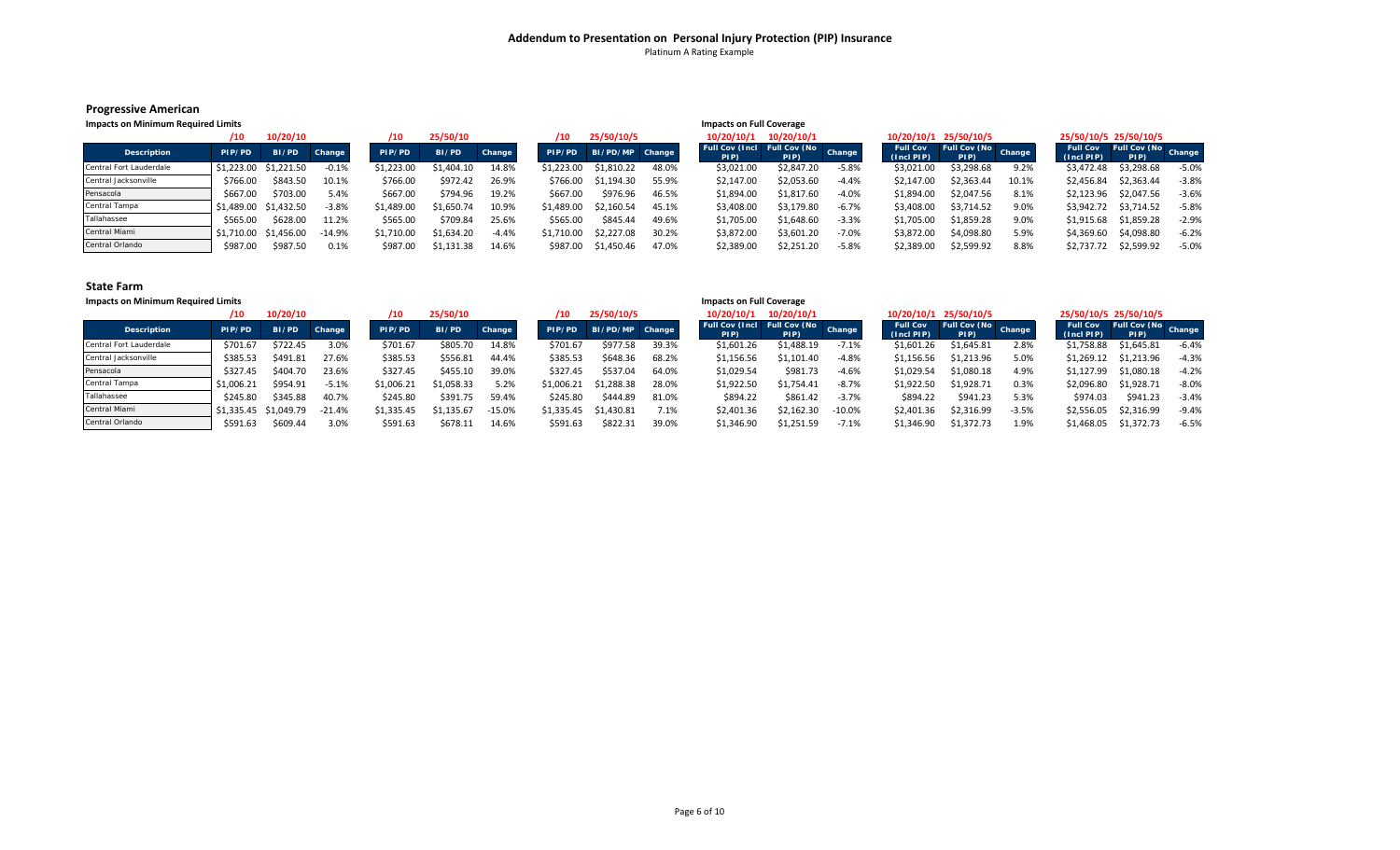### **Addendum to Presentation on Personal Injury Protection (PIP) Insurance** Gold E Rating Example

DESCRIPTION: Age/Sex/Marital Status - Single Female Age 25; Policy Term - One Year; Policy Tenure - New Business; Prior Insurance - Proof Available for Preceding Year; Coverages Purchased - BI, PD, PIP, MP, UM, COMP, COLL; one not-at-fault accident in prior 3 years, licensed at age 16; Use and Mileage - Camry driven to work 12 road miles each way, 12,000 miles per year, Insurance Credit Score - 50th Percentile; Make and Model of Car - Toyota of Car - Latest model year (2007 as of October 1, 2006, etc.) and five model years old; Safety Devices - Drivers Side Airbag.

#### **Allstate Fire & Casualty**

|                  |                         | 25/50     |           |            | 25/50     |           |             |            |            | 10       |  | 25/50      | 25/50     |           |
|------------------|-------------------------|-----------|-----------|------------|-----------|-----------|-------------|------------|------------|----------|--|------------|-----------|-----------|
| Region           | <b>Description</b>      | <b>BI</b> | <b>PD</b> | <b>PIP</b> | <b>UM</b> | <b>MP</b> | <b>COMP</b> | COLL       | Total:     | PD       |  | <b>BI</b>  | <b>UM</b> | <b>MP</b> |
| Broward (1)      | Central Fort Lauderdale | \$620.93  | \$311.83  | \$1,372.55 | \$301.71  | \$153.48  | \$128.61    | \$787.43   | \$3.676.54 | \$309.83 |  | \$1,307.21 | \$438.97  | \$427.99  |
| Duval (2)        | Central Jacksonville    | \$451.86  | \$281.31  | \$631.03   | \$149.22  | \$87.41   | \$121.10    | \$643.87   | \$2,365.80 | \$279.31 |  | \$767.38   | \$212.32  | \$213.62  |
| Escambia (1)     | Pensacola               | \$402.06  | \$295.52  | \$744.84   | \$128.36  | \$80.92   | \$115.12    | \$627.36   | \$2,394.18 | \$293.52 |  | \$774.48   | \$202.84  | \$229.89  |
| Hillsborough (1) | Central Tampa           | \$933.46  | \$351.69  | \$2,298.63 | \$349.37  | \$138.34  | \$120.82    | \$881.89   | \$5,074.20 | \$349.69 |  | \$2,082.78 | \$579.23  | \$598.07  |
| Leon $(1)$       | Tallahassee             | \$402.06  | \$236.70  | \$393.42   | \$128.36  | \$62.76   | \$125.80    | \$627.36   | \$1.976.46 | \$234.70 |  | \$598.77   | \$167.70  | \$141.44  |
| Miami-Dade (2)   | Central Miami           | \$762.66  | \$390.48  | \$3.654.25 | \$294.70  | \$171.66  | \$181.35    | \$1,080.49 | \$6.535.59 | \$388.48 |  | \$2,589.79 | \$660.13  | \$902.51  |
| Orange (2)       | Central Orlando         | \$571.19  | \$302.12  | \$977.85   | \$170.77  | \$106.09  | \$118.69    | \$707.30   | \$2,954.01 | \$300.12 |  | \$1,060.12 | \$268.56  | \$301.66  |

| Decreased Limits and keep PIP | <b>After Elimination of PIP</b> |           |           |
|-------------------------------|---------------------------------|-----------|-----------|
| 10                            | 25/50                           | 25/50     | 5         |
| PD.                           | <b>BI</b>                       | <b>UM</b> | <b>MP</b> |
| \$309.83                      | \$1,307.21                      | \$438.97  | \$427.99  |
| \$279.31                      | \$767.38                        | \$212.32  | \$213.62  |
| \$293.52                      | \$774.48                        | \$202.84  | \$229.89  |
| \$349.69                      | \$2,082.78                      | \$579.23  | \$598.07  |
| \$234.70                      | \$598.77                        | \$167.70  | \$141.44  |
| \$388.48                      | \$2,589.79                      | \$660.13  | \$902.51  |
| \$300.12                      | \$1,060.12                      | \$268.56  | \$301.66  |

#### **Direct General**

|                  |                         |            |           |            |           |           |             |            |            |          | Decreased Limits and keep PIP | <b>After Elimination of PIP</b> |           |           |
|------------------|-------------------------|------------|-----------|------------|-----------|-----------|-------------|------------|------------|----------|-------------------------------|---------------------------------|-----------|-----------|
|                  |                         | 25/50      | 50        |            | 25/50     |           |             |            |            | 10       |                               | 25/50                           | 25/50     |           |
| Region           | Description             | <b>BI</b>  | <b>PD</b> | <b>PIP</b> | <b>UM</b> | <b>MP</b> | <b>COMP</b> | COLL       | Total:     | PD.      |                               | <b>BI</b>                       | <b>UM</b> | <b>MP</b> |
| Broward (1)      | Central Fort Lauderdale | \$873.80   | \$372.80  | \$1,574.80 | \$612.80  | \$221.60  | \$180.20    | \$928.80   | \$4,764.80 | \$310.80 |                               | \$1,661.20                      | \$770.28  | \$536.56  |
| Duval (2)        | Central Jacksonville    | \$485.71   | \$313.29  | \$628.00   | \$421.43  | \$93.86   | \$187.29    | \$756.14   | \$2.885.72 | \$262.02 |                               | \$799.71                        | \$484.23  | \$219.46  |
| Escambia (1)     | Pensacola               | \$470.00   | \$340.00  | \$674.20   | \$411.40  | \$106.00  | \$196.40    | \$878.00   | \$3,076.00 | \$283.92 |                               | \$807.10                        | \$478.82  | \$240.84  |
| Hillsborough (1) | Central Tampa           | \$1,120.18 | \$369.53  | \$1.687.29 | \$766.00  | \$217.29  | \$204.88    | \$827.00   | \$5,192.17 | \$308.12 |                               | \$1,963.83                      | \$934.73  | \$554.75  |
| Leon $(1)$       | Tallahassee             | \$374.00   | \$359.00  | \$464.00   | \$364.00  | \$68.00   | \$164.00    | \$795.00   | \$2,588.00 | \$299.49 |                               | \$606.00                        | \$410.40  | \$160.80  |
| Miami-Dade (2)   | Central Miami           | \$713.00   | \$388.00  | \$1,877.25 | \$680.00  | \$219.00  | \$393.25    | \$1.054.00 | \$5,324.50 | \$323.26 |                               | \$1,651.63                      | \$867.73  | \$594.45  |
| Orange (2)       | Central Orlando         | \$552.00   | \$323.00  | \$834.00   | \$616.00  | \$146.00  | \$175.00    | \$716.00   | \$3,362.00 | \$269.98 |                               | \$969.00                        | \$699.40  | \$312.80  |

|     | d Limits and keep PIP |  | <b>After Elimination of PIP</b> |           |           |
|-----|-----------------------|--|---------------------------------|-----------|-----------|
|     |                       |  | 25/50                           | 25/50     |           |
|     |                       |  | <b>BI</b>                       | <b>UM</b> | <b>MP</b> |
| .80 |                       |  | \$1,661.20                      | \$770.28  | \$536.56  |
| .02 |                       |  | \$799.71                        | \$484.23  | \$219.46  |
| .92 |                       |  | \$807.10                        | \$478.82  | \$240.84  |
| .12 |                       |  | \$1,963.83                      | \$934.73  | \$554.75  |
| .49 |                       |  | \$606.00                        | \$410.40  | \$160.80  |
| .26 |                       |  | \$1.651.63                      | \$867.73  | \$594.45  |
| .98 |                       |  | \$969.00                        | \$699.40  | \$312.80  |

#### **GEICO General**

|                  |                         | 25/50     |          |            | 25/50     |          |             |          |            | 10        |          |  | 25/50     | 25/50           |           |
|------------------|-------------------------|-----------|----------|------------|-----------|----------|-------------|----------|------------|-----------|----------|--|-----------|-----------------|-----------|
| Region           | <b>Description</b>      | <b>BI</b> | PD       | <b>PIP</b> | <b>UM</b> | MP.      | <b>COMP</b> | COLL     | Total:     | <b>PD</b> |          |  | <b>BI</b> | UM <sup>1</sup> | <b>MP</b> |
| Broward (1)      | Central Fort Lauderdale | \$369.23  | \$198.10 | \$540.10   | \$168.45  | \$145.88 | \$149.40    | \$408.53 | \$1,979.69 |           | \$172.57 |  | \$639.28  | \$222.46        | \$253.90  |
| Duval (2)        | Central Jacksonville    | \$255.50  | \$172.10 | \$281.97   | \$97.43   | \$95.63  | \$135.07    | \$352.13 | \$1,389.83 |           | \$150.16 |  | \$396.49  | \$125.63        | \$152.02  |
| Escambia (1)     | Pensacola               | \$220.80  | \$172.40 | \$226.80   | \$77.00   | \$94.10  | \$153.70    | \$345.10 | \$1,289.90 |           | \$150.41 |  | \$334.20  | \$99.68         | \$139.46  |
| Hillsborough (1) | Central Tampa           | \$379.17  | \$188.17 | \$506.63   | \$145.87  | \$131.77 | \$117.50    | \$340.93 | \$1,810.04 |           | \$164.01 |  | \$632.49  | \$196.53        | \$233.10  |
| Leon $(1)$       | Tallahassee             | \$177.50  | \$139.35 | \$187.70   | \$74.40   | \$63.50  | \$186.75    | \$328.05 | \$1,157.25 |           | \$121.92 |  | \$271.35  | \$93.17         | \$101.04  |
| Miami-Dade (2)   | Central Miami           | \$337.23  | \$227.71 | \$748.30   | \$143.51  | \$159.25 | \$233.03    | \$481.60 | \$2,330.63 |           | \$198.09 |  | \$711.38  | \$218.34        | \$308.91  |
| Orange (2)       | Central Orlando         | \$260.30  | \$168.87 | \$377.53   | \$116.13  | \$111.77 | \$122.93    | \$318.47 | \$1,476.00 |           | \$147.37 |  | \$449.07  | \$153.88        | \$187.28  |

| <b>Decreased Limits and keep PII</b> |  |  |
|--------------------------------------|--|--|
|                                      |  |  |

**Limits and keep PIP After Elimination of PIP**

| 25/50     | 25/50     | 5         |
|-----------|-----------|-----------|
| <b>BI</b> | <b>UM</b> | <b>MP</b> |
| \$639.28  | \$222.46  | \$253.90  |
| \$396.49  | \$125.63  | \$152.02  |
| \$334.20  | \$99.68   | \$139.46  |
| \$632.49  | \$196.53  | \$233.10  |
| \$271.35  | \$93.17   | \$101.04  |
| \$711.38  | \$218.34  | \$308.91  |
| \$449.07  | \$153.88  | \$187.28  |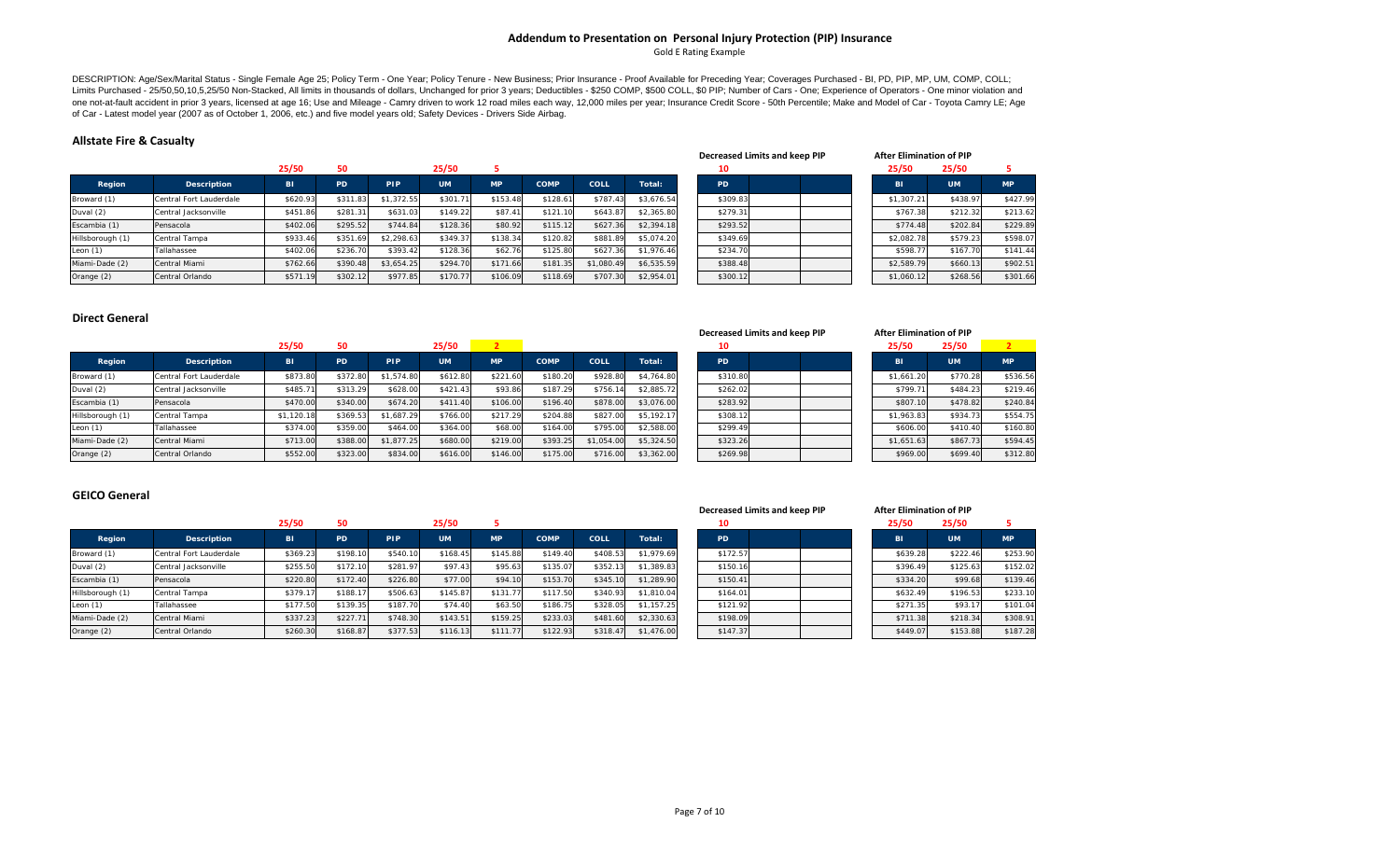# **Addendum to Presentation on Personal Injury Protection (PIP) Insurance** Gold E Rating Example

# **Progressive American**

|                  |                         |            |           |            |           |           |             |            |            |           | Decreased Limits and keep PIP |  |            | After Elimination of PIP |            |
|------------------|-------------------------|------------|-----------|------------|-----------|-----------|-------------|------------|------------|-----------|-------------------------------|--|------------|--------------------------|------------|
|                  |                         | 25/50      | 50        |            | 25/50     |           |             |            |            |           |                               |  | 25/50      | 25/50                    |            |
| Region           | <b>Description</b>      | <b>BI</b>  | <b>PD</b> | <b>PIP</b> | <b>UM</b> | <b>MP</b> | <b>COMP</b> | COLL       | Total:     | <b>PD</b> |                               |  | <b>BI</b>  | <b>UM</b>                | <b>MP</b>  |
| Broward (1)      | Central Fort Lauderdale | \$1,125.00 | \$718.00  | \$1,727.00 | \$509.00  | \$463.00  | \$275.00    | \$1,221.00 | \$6,038.00 | \$653.64  |                               |  | \$1,988.50 | \$681.70                 | \$808.40   |
| Duval (2)        | Central Jacksonville    | \$804.00   | \$600.00  | \$925.00   | \$379.00  | \$259.00  | \$194.00    | \$1,043.00 | \$4,204.00 | \$546.36  |                               |  | \$1,266.50 | \$471.50                 | \$444.00   |
| Escambia (1)     | Pensacola               | \$583.00   | \$572.00  | \$754.00   | \$278.00  | \$213.00  | \$217.00    | \$1,025,00 | \$3,642.00 | \$520.91  |                               |  | \$960.00   | \$353.40                 | \$363.80   |
| Hillsborough (1) | Central Tampa           | \$1,340.00 | \$705.00  | \$2,272.00 | \$589.00  | \$564.00  | \$211.00    | \$1,224.00 | \$6,905.00 | \$641.82  |                               |  | \$2,476.00 | \$816.20                 | \$1,018.40 |
| Leon $(1)$       | Tallahassee             | \$523.00   | \$568.00  | \$554.00   | \$286.00  | \$156.00  | \$152.00    | \$1,002.00 | \$3,241.00 | \$517.27  |                               |  | \$800.00   | \$341.40                 | \$266.80   |
| Miami-Dade (2)   | Central Miami           | \$1,098.00 | \$723.00  | \$2,697.00 | \$544.00  | \$643.00  | \$536.00    | \$1,449.00 | \$7,690.00 | \$658.18  |                               |  | \$2,446.50 | \$813.70                 | \$1,182.40 |
| Orange (2)       | Central Orlando         | \$896.00   | \$600.00  | \$1,368.00 | \$382.00  | \$362.00  | \$165.00    | \$999.00   | \$4,772.00 | \$546.36  |                               |  | \$1,580.00 | \$518.80                 | \$635.60   |

|           | Decreased Limits and keep PIP |  | After Elimination of PIP |           |           |
|-----------|-------------------------------|--|--------------------------|-----------|-----------|
| 10        |                               |  | 25/50                    | 25/50     | 5         |
| <b>PD</b> |                               |  | <b>BI</b>                | <b>UM</b> | <b>MP</b> |
| \$653.64  |                               |  | \$1,988.50               | \$681.70  | \$808.4   |
| \$546.36  |                               |  | \$1,266.50               | \$471.50  | \$444.0   |
| \$520.91  |                               |  | \$960.00                 | \$353.40  | \$363.8   |
| \$641.82  |                               |  | \$2,476.00               | \$816.20  | \$1,018.4 |
| \$517.27  |                               |  | \$800.00                 | \$341.40  | \$266.8   |
| \$658.18  |                               |  | \$2,446.50               | \$813.70  | \$1,182.4 |
| \$546.36  |                               |  | \$1,580.00               | \$518.80  | \$635.6   |

|                  |                         |           |           |            |           |           |             |          |            |    | Decreased Limits and keep PIP |  | <b>After Elimination of PIP</b> |           |           |
|------------------|-------------------------|-----------|-----------|------------|-----------|-----------|-------------|----------|------------|----|-------------------------------|--|---------------------------------|-----------|-----------|
|                  |                         | 25/50     | 50        |            | 25/50     |           |             |          |            |    | 10                            |  | 25/50                           | 25/50     |           |
| Region           | Description             | <b>BI</b> | <b>PD</b> | PIP        | <b>UM</b> | <b>MP</b> | <b>COMP</b> | COLL     | Total:     | PD |                               |  | <b>BI</b>                       | <b>UM</b> | <b>MP</b> |
| Broward (1)      | Central Fort Lauderdale | \$617.53  | \$277.44  | \$925.87   | \$141.63  | \$85.98   | \$141.50    | \$494.24 | \$2,684.19 |    | \$228.1                       |  | \$1,080.47                      | \$234.22  | \$271.15  |
| Duval (2)        | Central Jacksonville    | \$489.43  | \$219.89  | \$441.00   | \$95.00   | \$52.42   | \$134.90    | \$462.94 | \$1,895.58 |    | \$178.57                      |  | \$709.93                        | \$139.10  | \$140.62  |
| Escambia (1)     | Pensacola               | \$386.94  | \$173.84  | \$379.42   | \$100.26  | \$49.10   | \$143.06    | \$414.02 | \$1,646.64 |    | \$141.17                      |  | \$576.65                        | \$138.20  | \$124.98  |
| Hillsborough (1) | Central Tampa           | \$759.11  | \$341.0   | \$1,386.64 | \$125.50  | \$90.70   | \$124.64    | \$459.74 | \$3,287.38 |    | \$276.96                      |  | \$1,452.43                      | \$264.16  | \$368.03  |
| Leon $(1)$       | Tallahassee             | \$355.14  | \$159.56  | \$253.76   | \$79.00   | \$28.40   | \$121.08    | \$419.64 | \$1,416.58 |    | \$129.58                      |  | \$482.02                        | \$104.38  | \$79.15   |
| Miami-Dade (2)   | Central Miami           | \$635.97  | \$285.72  | \$1,980.83 | \$128.76  | \$81.93   | \$225.66    | \$623.32 | \$3,962.19 |    | \$232.03                      |  | \$1,626.39                      | \$326.84  | \$478.10  |
| Orange (2)       | Central Orlando         | \$515.15  | \$231.45  | \$777.20   | \$89.63   | \$71.19   | \$133.55    | \$419.45 | \$2,237.62 |    | \$187.96                      |  | \$903.75                        | \$167.35  | \$226.63  |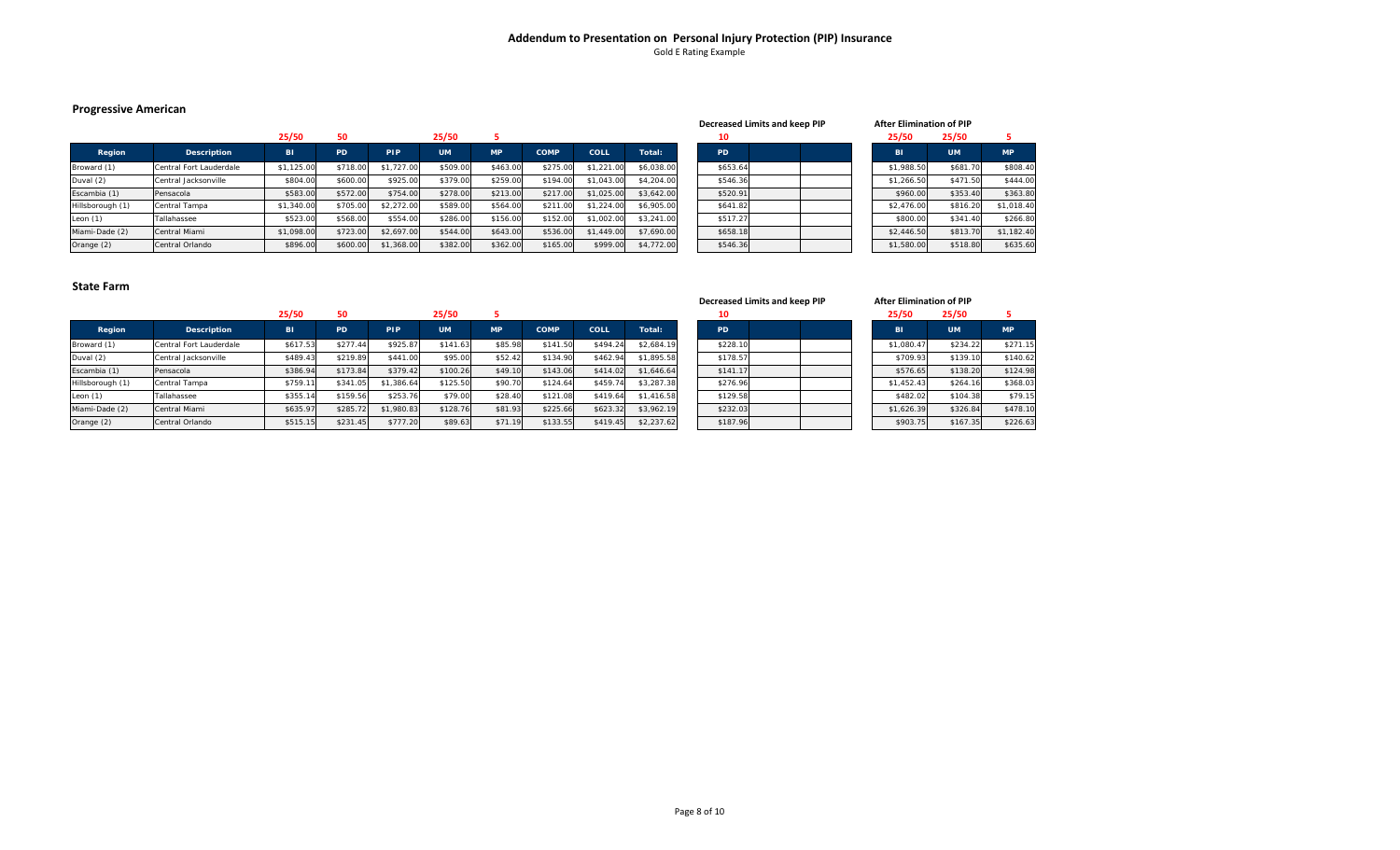# **Addendum to Presentation on Personal Injury Protection (PIP) Insurance** Gold E Rating Example

# **Allstate Fire & Casualty**

| <b>Impacts on Minimum Required Limits</b> |            |            |          |            |            |               |                                 | <b>Impacts on Full Coverage</b> |  |
|-------------------------------------------|------------|------------|----------|------------|------------|---------------|---------------------------------|---------------------------------|--|
|                                           | /10        | 25/50/10   |          | /10        | 25/50/10/5 |               |                                 | 25/50/10/5 25/50/10/5           |  |
| <b>Description</b>                        | PIP/PD     | BI/PD      | Change   | PIP/PD     | BI/PD/MP   | <b>Change</b> | <b>Full Cov</b><br>$(Incl$ PIP) | <b>Full Cov (No</b><br>PIP)     |  |
| Central Fort Lauderdale                   | \$1,682.38 | \$1.617.04 | $-3.9%$  | \$1.682.38 | \$2.045.03 | 21.6%         | \$3.676.54                      | \$3,402.03                      |  |
| Central Jacksonville                      | \$910.34   | \$1.046.69 | 15.0%    | \$910.34   | \$1.260.30 | 38.4%         | \$2.365.80                      | \$2.239.59                      |  |
| Pensacola                                 | \$1.038.36 | \$1,068.00 | 2.9%     | \$1.038.36 | \$1,297.89 | 25.0%         | \$2.394.18                      | \$2.245.21                      |  |
| Central Tampa                             | \$2.648.32 | \$2.432.47 | $-8.2%$  | \$2.648.32 | \$3.030.53 | 14.4%         | \$5.074.20                      | \$4.614.47                      |  |
| Tallahassee                               | \$628.12   | \$833.47   | 32.7%    | \$628.12   | \$974.91   | 55.2%         | \$1.976.46                      | \$1,897.78                      |  |
| Central Miami                             | \$4,042.73 | \$2.978.27 | $-26.3%$ | \$4.042.73 | \$3.880.78 | $-4.0%$       | \$6,535.59                      | \$5.804.74                      |  |
| Central Orlando                           | \$1.277.97 | \$1.360.24 | 6.4%     | \$1.277.97 | \$1.661.90 | 30.0%         | \$2.954.01                      | \$2.758.44                      |  |

### **Direct General**

| <b>Impacts on Minimum Required Limits</b> |            |            |               |            |            |        |                                    | <b>Impacts on Full Coverage</b> |               |
|-------------------------------------------|------------|------------|---------------|------------|------------|--------|------------------------------------|---------------------------------|---------------|
|                                           | /10        | 25/50/10   |               | /10        | 25/50/10/2 |        |                                    | 25/50/10/2 25/50/10/2           |               |
| <b>Description</b>                        | PIP/PD     | BI/PD      | <b>Change</b> | PIP/PD     | BI/PD/MP   | Change | <b>Full Cov</b><br>$(Incl$ PIP $)$ | <b>Full Cov (No</b><br>PIP)     | <b>Change</b> |
| Central Fort Lauderdale                   | \$1,885.60 | \$1.972.00 | 4.6%          | \$1.885.60 | \$2.508.56 | 33.0%  | \$4.764.80                         | \$4,449.84                      | $-6.6%$       |
| Central Jacksonville                      | \$890.02   | \$1.061.73 | 19.3%         | \$890.02   | \$1.281.19 | 44.0%  | \$2.885.72                         | \$2.760.12                      | $-4.4%$       |
| Pensacola                                 | \$958.12   | \$1,091.02 | 13.9%         | \$958.12   | \$1,331.86 | 39.0%  | \$3.076.00                         | \$2.941.16                      | $-4.4%$       |
| Central Tampa                             | \$1.995.41 | \$2.271.95 | 13.9%         | \$1.995.41 | \$2.826.69 | 41.7%  | \$5.192.17                         | \$4.854.71                      | $-6.5%$       |
| Tallahassee                               | \$763.49   | \$905.49   | 18.6%         | \$763.49   | \$1.066.29 | 39.7%  | \$2.588.00                         | \$2.495.20                      | $-3.6%$       |
| Central Miami                             | \$2.200.51 | \$1.974.89 | $-10.3%$      | \$2.200.51 | \$2,569.34 | 16.8%  | \$5.324.50                         | \$4,949.05                      | $-7.1%$       |
| Central Orlando                           | \$1.103.98 | \$1.238.98 | 12.2%         | \$1.103.98 | \$1,551.78 | 40.6%  | \$3.362.00                         | \$3.195.20                      | $-5.0%$       |

# **GEICO General**

| <b>Impacts on Minimum Required Limits</b> |          |          |         |          |            |        |                               | <b>Impacts on Full Coverage</b> |  |
|-------------------------------------------|----------|----------|---------|----------|------------|--------|-------------------------------|---------------------------------|--|
|                                           | /10      | 25/50/10 |         | /10      | 25/50/10/5 |        |                               | 25/50/10/5 25/50/10/5           |  |
| <b>Description</b>                        | PIP/PD   | BI/PD    | Change  | PIP/PD   | BI/PD/MP   | Change | <b>Full Cov</b><br>(Incl PIP) | <b>Full Cov (No</b><br>PIP)     |  |
| Central Fort Lauderdale                   | \$712.67 | \$811.85 | 13.9%   | \$712.67 | \$1.065.75 | 49.5%  | \$1,979.69                    | \$1,871.67                      |  |
| Central Jacksonville                      | \$432.13 | \$546.65 | 26.5%   | \$432.13 | \$698.67   | 61.7%  | \$1,389.83                    | \$1.333.44                      |  |
| Pensacola                                 | \$377.21 | \$484.61 | 28.5%   | \$377.21 | \$624.07   | 65.4%  | \$1.289.90                    | \$1.244.54                      |  |
| Central Tampa                             | \$670.64 | \$796.50 | 18.8%   | \$670.64 | \$1.029.59 | 53.5%  | \$1.810.04                    | \$1.708.71                      |  |
| Tallahassee                               | \$309.62 | \$393.27 | 27.0%   | \$309.62 | \$494.31   | 59.7%  | \$1.157.25                    | \$1.119.71                      |  |
| Central Miami                             | \$946.39 | \$909.47 | $-3.9%$ | \$946.39 | \$1.218.38 | 28.7%  | \$2.330.63                    | \$2.180.97                      |  |
| Central Orlando                           | \$524.90 | \$596.44 | 13.6%   | \$524.90 | \$783.71   | 49.3%  | \$1.476.00                    | \$1,400.49                      |  |